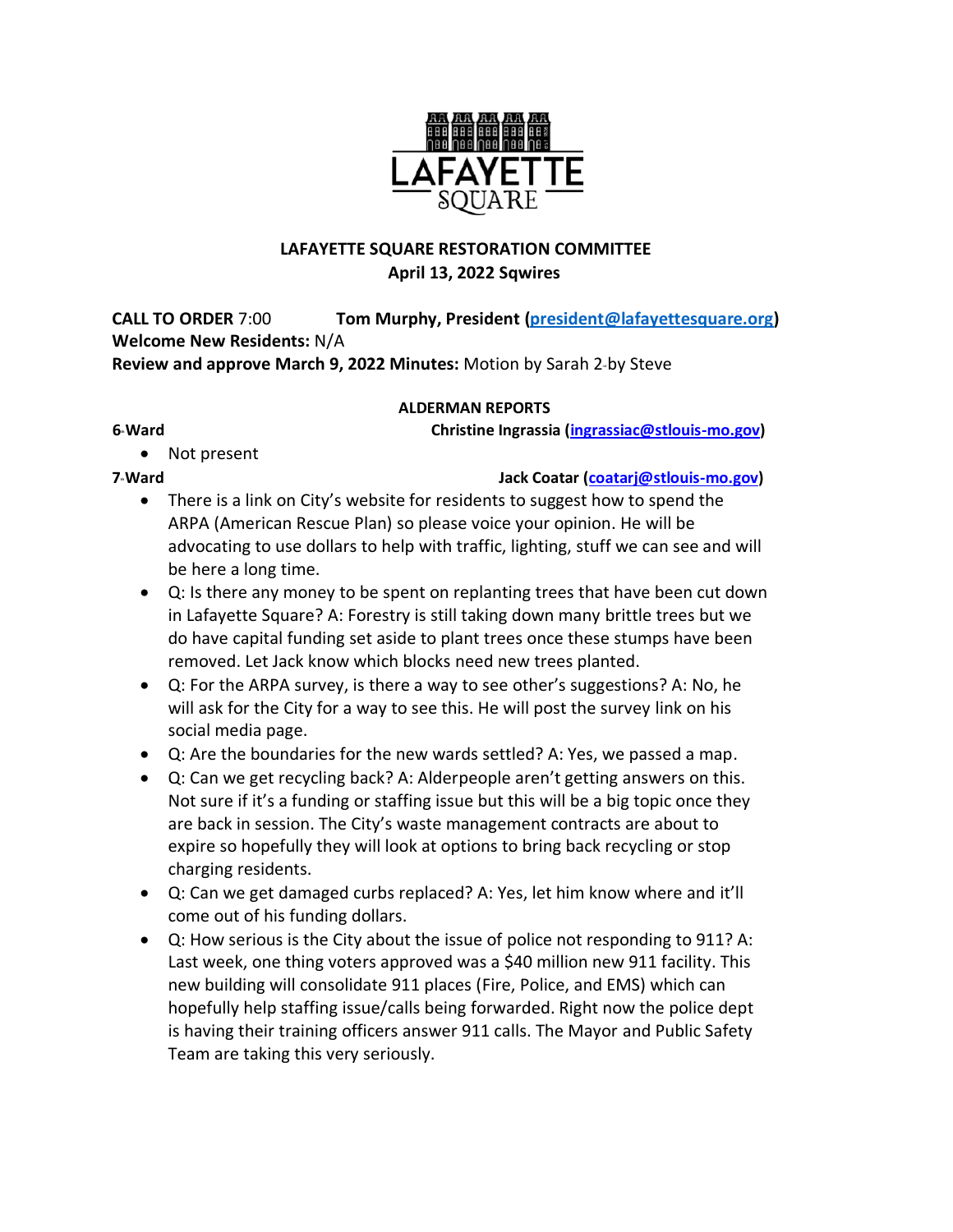### **POLICE REPORT**

### **3rd District Community Community Community Community Community Community Community Community Community Community Community Community Community Community Community Community Community Community Community Community Communit**

## • Not present

### **GUEST SPEAKERS**

**Alejandro from Congresswoman Cori Bush Office-** Spoke about all the services their office offers from neighborhood services to free tours and trips. If you know any veterans affected by the backlog, please contact their office because they are conducting research on the topic.

### **NEIGHBORHOOD ORGANIZATION UPDATES**

# Lafayette Preparatory Academy **Gail Buffington (grbuff@gmail.com)**

 $\bullet$  N/A

 $\bullet$  N/A

# **Lafayette Park Conservancy (LPC) Michael Bushur (mjbushur@gmail.com)**

• **Lafayette Square Arts Council Donna Korando [\(dkkorando@gmail.com\)](mailto:dkkorando@gmail.com)**

• The 2022 Lafayette Park Concert schedule was passed out at the meeting. This year they will be selling raffle tickets. You can purchase via Venmo, Paypal, Square. More info on website.

## **Barr Branch Tiger Reed**

 $\bullet$  N/A

## **NEW AND ON-GOING BUSINESS**

## **Upcoming Circuit Court Speaker in May**

• Next month a circuit court speaker will be here to present to the neighborhood so send your questions to **president@lafayettesquare.org** so they have time to prepare answers.

## **Request for donations-YMCA and UMC Preschool**

- YMCA swim classes have been an annual ask that we have been supporting for 4+ years. We approved a \$333 donation.
- UMC Preschool is submitting a request for donation to support their preschool program. We approved \$250.

## **Easter Egg Hunt**

• This year's event will be in conjunction with UMC. Easter bunny and his carrot friends will be there. Event to be held at the playground on Saturday at 11am. Thanks to Moms in the Square for hosting.

## **COMMITTEE REPORTS**

## **Treasurer's Report Kelly Schlueter (treasurer@lafayettesquare.org)**

• January-March is a pretty slow spending period. We have some money coming in from the garden tour vendors. The year-end financial info will be going out to membership soon. No significant change in the budget.

**Businesses Abigail Schlueter (Isba@lafayettesquare.org) Abigail Schlueter (Isba@lafayettesquare.org)** 

• Nothing new to report from the businesses.